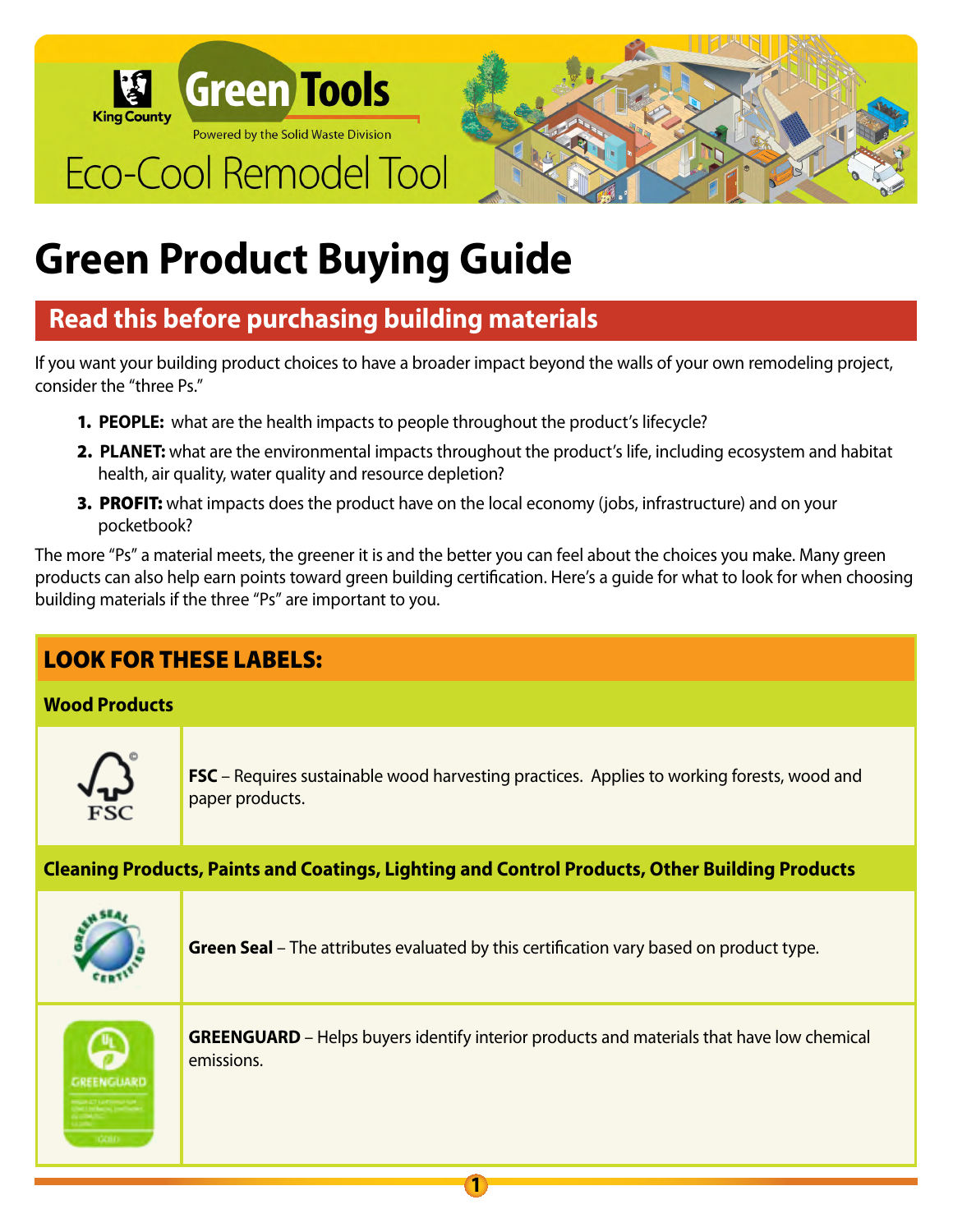### LOOK FOR THESE LABELS:

#### **Flooring**



**FloorScore** – Tests products for compliance with the emissions criteria in CA Section 01350, for healthy indoor air quality. Applies to hard surface flooring and adhesives.



**CRI Green Label** – Ensures that flooring products promote a healthy indoor air quality through emissions testing. Applies to carpet, cushions, and adhesives.

#### **Appliances, Light Bulbs, Heating, Electronics, Plumbing Fixtures, Irrigation Equipment**



**ENERGY STAR** - Evaluates the energy efficiency of equipment. Applies to appliances, light fixtures, computers and electronics, and heating equipment.



**WaterSense** – Evaluates the water efficiency of products, ensuring they are 20% more efficient than standard fixtures without sacrificing performance. Applies to toilets, kitchen and bathroom faucets, showerheads and irrigation equipment.

## **Multiple Products**



and certifies products for health and sustainability based on 5 attributes: social fairness, material health, material reutilization, renewable energy, and water stewardship.

**Cradle to Cradle** – Evaluates





**NSF** – Evaluates health, environmental, energy, manufacturing and disposal attributes.

**SCS Global Services** – Provides environmental, sustainability and food quality certification, auditing, testing and standards development.

#### Declare.



**Declare** – An emerging labeling system from the International Living Future Institute. The labels, which are earned after rigorous review, act like a 'nutrition label' for building materials and products, creating greater transparency about the impact of a product and its ingredients.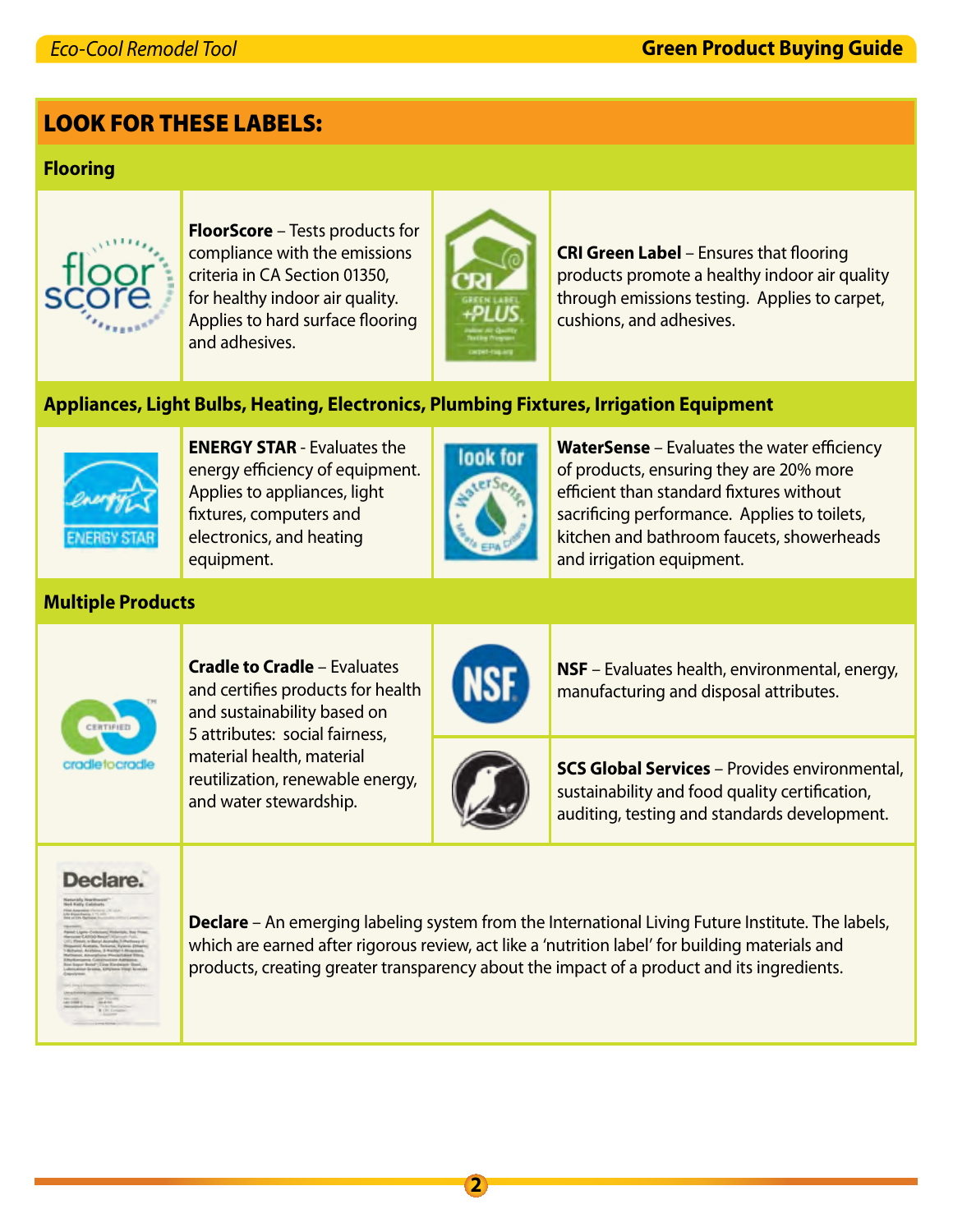# **AVOID THESE MATERIALS:**

Both for human health and environmental impacts, avoid the following chemicals and materials in any building product that you choose:

- 
- BPA (Bisphenol A) HFRs (halogenated flame retardants)
- Lead Phthalates
- 
- 
- PVC (Polyvinyl chloride) VOCs (Volatile Organic Compounds)

#### **PURCHASING CONSIDERATIONS:**

Below are important questions to ask when buying new materials and tips to help you find the answers, followed by benefits to your project and the three "Ps "of sustainability: People, Planet, and Profit.

| <b>Considerations</b>                                  | <b>Questions to Ask</b>                                                                                                                                                                                                                                                                                                                                                                                                                                                                                                                  | <b>Project</b><br><b>Benefits</b>                                 | <b>Why does it</b><br>matter?                                                                                                                                                                                                                          |  |  |  |  |
|--------------------------------------------------------|------------------------------------------------------------------------------------------------------------------------------------------------------------------------------------------------------------------------------------------------------------------------------------------------------------------------------------------------------------------------------------------------------------------------------------------------------------------------------------------------------------------------------------------|-------------------------------------------------------------------|--------------------------------------------------------------------------------------------------------------------------------------------------------------------------------------------------------------------------------------------------------|--|--|--|--|
| <b>Raw Materials</b>                                   |                                                                                                                                                                                                                                                                                                                                                                                                                                                                                                                                          |                                                                   |                                                                                                                                                                                                                                                        |  |  |  |  |
| <b>Salvaged</b><br>materials                           | Can you find this product from a salvaged or second use<br>source?<br>Local options include Earthwise, Second Use, Ballard Reuse,<br>Craigslist                                                                                                                                                                                                                                                                                                                                                                                          | Adds a great<br>story to your<br>project.<br>Can reduce<br>costs. | <b>Reusing materials</b><br>keeps them out of<br>landfills, saves virgin<br>materials.<br>Improves local jobs<br>and benefits the<br>community.                                                                                                        |  |  |  |  |
| <b>Environmental</b><br>impacts of virgin<br>materials | • Does it contain recycled content?<br>Look for labels that show at least 25% "post-consumer"<br>recycled material.<br>• What are the virgin materials used and is the extraction/<br>harvesting process environmentally harmful?<br>Non-recycled steel requires invasive mining for raw materials.<br>• Are the virgin materials rapidly renewable?<br>Examples of rapidly renewable materials are bamboo, cork,<br>cotton, and wheat.<br>• Are the materials sustainably grown and/or managed?<br>Look for FSC-certified wood products |                                                                   | <b>Better forestry</b><br>practices can prevent<br>disasters such<br>as flooding and<br>landslides.<br><b>Supporting</b><br>sustainable practices<br>reduces demand for<br>harmfully extracted<br>materials, helping<br>keep local ecosystems<br>safe. |  |  |  |  |

**3**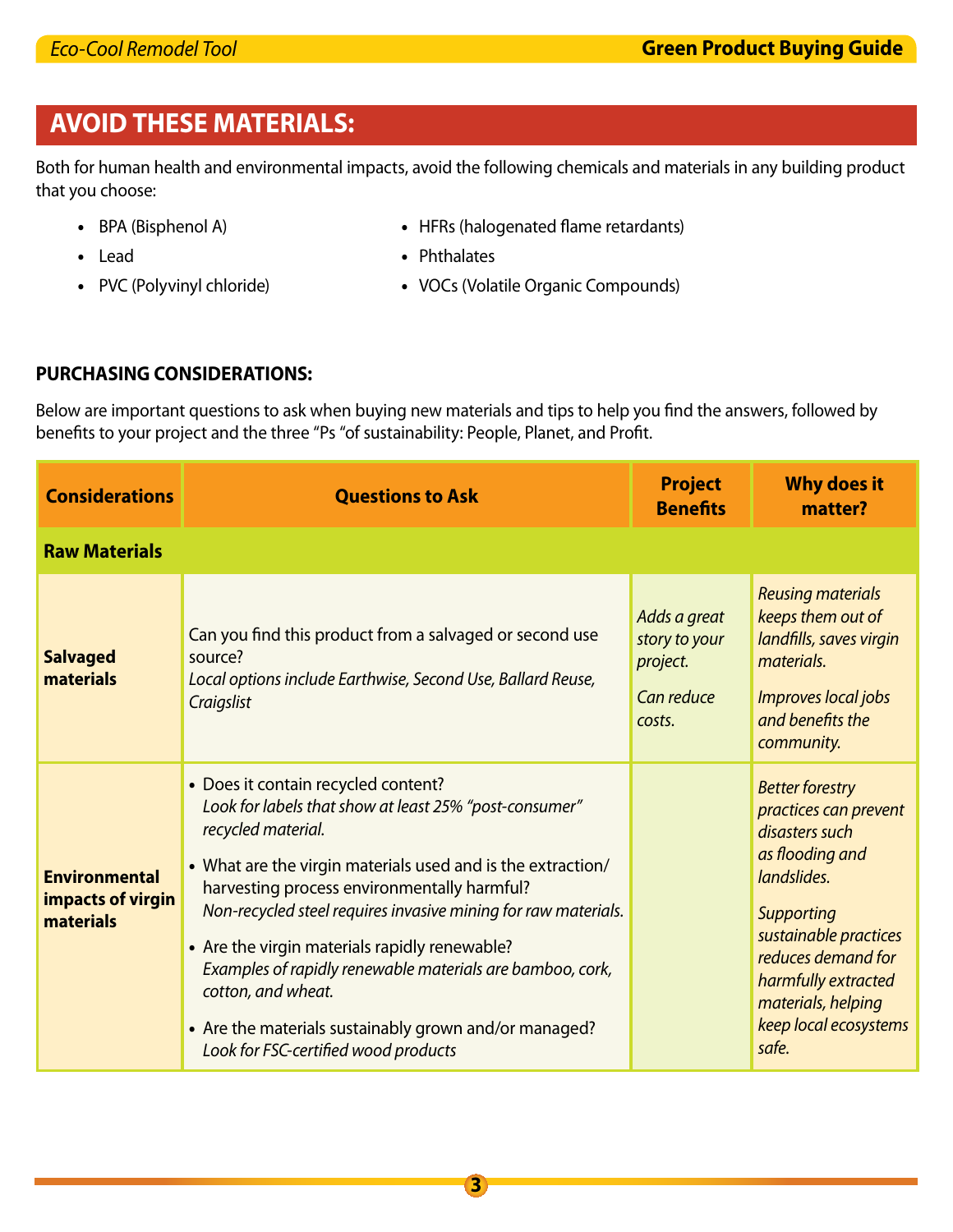## *Eco-Cool Remodel Tool* **Green Product Buying Guide**

| <b>Considerations</b>                                                                                  | <b>Questions to Ask</b>                                                                                                                                                                                                                                                                                                                                                                                                                                                                                                                                                                                                                                                                                                                                | <b>Project</b><br><b>Benefits</b>                                                                | <b>Why does it</b><br>matter?                                                                                                                                                                                                                   |  |  |  |
|--------------------------------------------------------------------------------------------------------|--------------------------------------------------------------------------------------------------------------------------------------------------------------------------------------------------------------------------------------------------------------------------------------------------------------------------------------------------------------------------------------------------------------------------------------------------------------------------------------------------------------------------------------------------------------------------------------------------------------------------------------------------------------------------------------------------------------------------------------------------------|--------------------------------------------------------------------------------------------------|-------------------------------------------------------------------------------------------------------------------------------------------------------------------------------------------------------------------------------------------------|--|--|--|
| <b>Manufacturing and Transportation</b>                                                                |                                                                                                                                                                                                                                                                                                                                                                                                                                                                                                                                                                                                                                                                                                                                                        |                                                                                                  |                                                                                                                                                                                                                                                 |  |  |  |
| <b>Energy use,</b><br>water use,<br>byproducts,<br>pollution from<br>process                           | • Does the product contain any ingredients on the list of<br>items to avoid?<br>If yes, look for alternatives. For example, instead of PVC<br>plumbing, consider ABS or PEX.<br>• Are significant amounts of pollution released from the<br>manufacturing process?<br>Ex. Concrete and steel production require combustion, which<br>releases $CO$ , and other pollutants into the atmosphere.                                                                                                                                                                                                                                                                                                                                                         | <b>Protects</b><br>human and<br>environmental<br>health.                                         | <b>Reduces air pollution</b><br>and carbon impacts.<br>Improves worker<br>health and the health<br>of communities near<br>factories.                                                                                                            |  |  |  |
| <b>Environmental</b><br>impacts of the<br>transport of<br>materials - local/<br>regional vs.<br>import | • Where are the raw materials harvested or extracted?<br>• How are they transported to the manufacturing facility?<br>Ex. Some rating systems recommend sourcing materials<br>within 500 miles of your project. Do your research before<br>the purchasing phase as many manufacturers provide<br>transparent supply chain information.                                                                                                                                                                                                                                                                                                                                                                                                                 | <b>May improve</b><br>product price<br>stability when<br>gas prices<br>fluctuate.                | Reduces carbon<br>impacts associated<br>with transportation.<br><b>Supports local</b><br>industries and jobs.                                                                                                                                   |  |  |  |
| <b>Human Health Impacts</b>                                                                            |                                                                                                                                                                                                                                                                                                                                                                                                                                                                                                                                                                                                                                                                                                                                                        |                                                                                                  |                                                                                                                                                                                                                                                 |  |  |  |
| <b>Indoor air</b><br>quality -<br>occupant health                                                      | • Is the product labeled as low- or no-VOC?<br>• For composite wood products, such as cabinet boxes,<br>shelving or countertops, make sure there is no added<br>urea-formaldehyde (NAUF).<br>Ex. Use Medite instead of MDF.                                                                                                                                                                                                                                                                                                                                                                                                                                                                                                                            | <b>Protects the</b><br>health of those<br>living in your<br>home.                                |                                                                                                                                                                                                                                                 |  |  |  |
| <b>Worker health</b>                                                                                   | • Is the manufacturing process dangerous to employee<br>health? Ex. Many overseas production facilities have lax<br>employee health regulations, so consider prioritizing USA<br>produced goods. If possible, read the ingredients to identify<br>harmful chemicals that may have been hazardous to<br>employees at the production facility-formaldehyde, lead,<br>chlorine, etc.<br>• Is the installation (cutting, gluing, moving) process<br>dangerous to installer health? Ex. If the warning label<br>requires personal protective equipment, this will help you<br>understand its toxicity.<br>• Is there a pre-finished version of the product that avoids<br>application of paints or coatings in your home?<br>Ex. Prefinished trim or doors. | <b>Protects</b><br>your health<br>and/or the<br>health of your<br>contractor/<br>subcontractors. | <b>VOCs contribute</b><br>directly to local air<br>pollution (smog), so<br>choosing products<br>with less VOCs can<br>help improve local air<br>quality.<br>Improves equity and<br>community health<br>associated with<br>marginalized workers. |  |  |  |

**4**